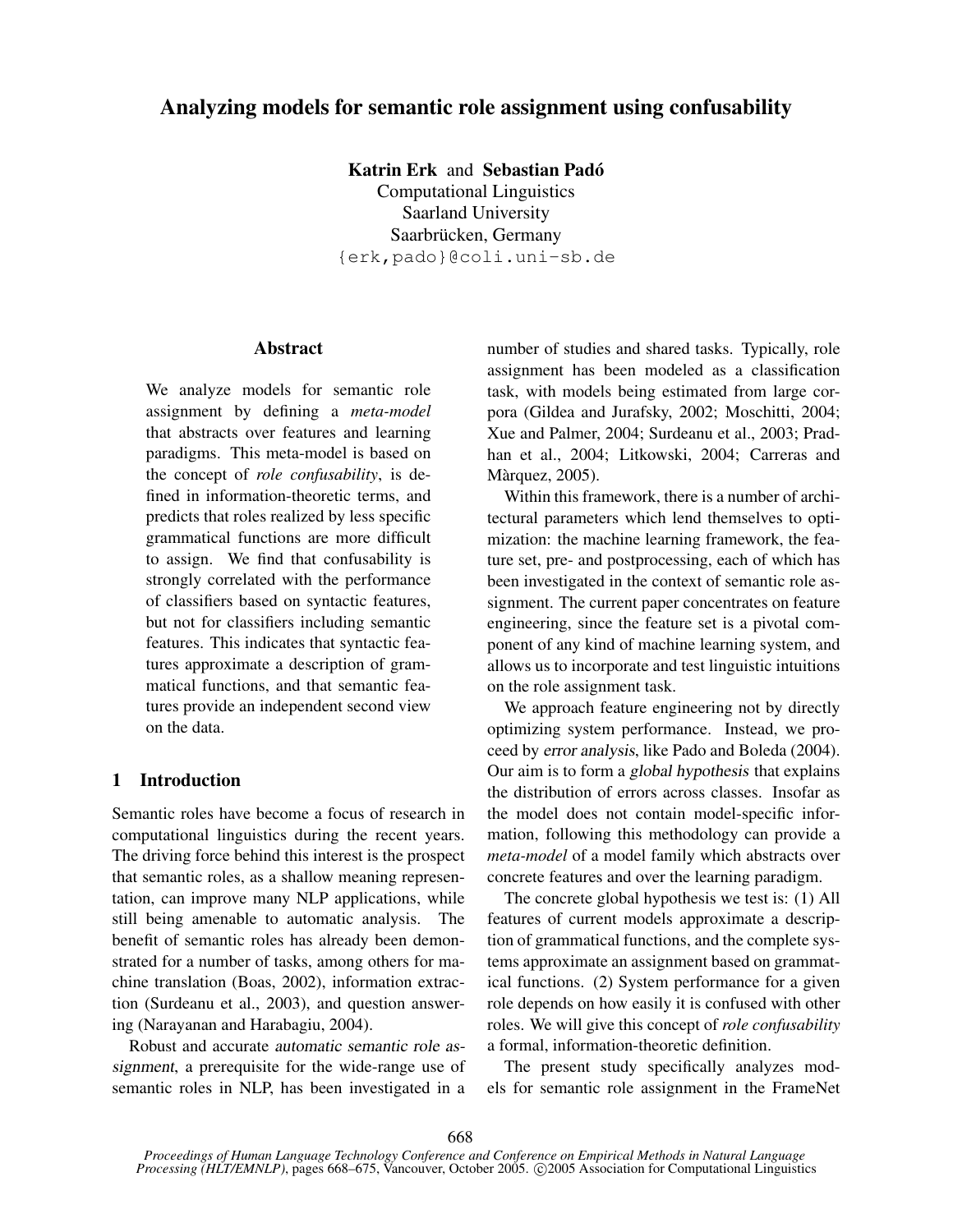paradigm (Fillmore et al., 2003). We are going to show that our hypothesis indeed holds for a variety of models – but only models that comprise exclusively syntactic features. We conclude that syntactic features approximate a description of grammatical functions, but that semantic features model a different aspect of the role assignment mapping. Together with the reasonable performance of a solely semantics-based system, this leads us to suggest a closer investigation of semantic features – and in particular, a co-training approach with syntactic and semantic features as different views on the role assignment data.

Plan of the paper. In Section 2, we give a brief introduction to FrameNet, the semantic role paradigm and corpus we are using in this study. Our first experiment, described in Section 3, establishes that there is a high variance in performance across roles, and that this variance is itself stable across models and learners. In Section 4, we state our hypothesis, namely that this variance can be explained through role confusability, and formalize the concept . In Section 5, we perform detailed correlation tests to verify our hypothesis and discuss our findings. Section 6 concludes the paper.

#### 2 FrameNet

This section presents the semantic role paradigm and the role-annotated corpus on which the present study is based. FrameNet<sup>1</sup> is a lexical resource based on Fillmore's Frame Semantics (Fillmore, 1985). It describes frames, representations of prototypical situations. Each frame provides its set of semantic roles, the entities or concepts pertaining to the prototypical situation. Each frame is further associated with a set of target predicates (nouns, verbs or adjectives), occurrences of which can introduce the frame.

FrameNet provides manually annotated examples for each predicate, sampled from the British National Corpus (Burnard, 1995). The size of this corpus exceeds 135,000 sentences. The following sentences are examples for verbs in the IMPACT frame, which describes a situation in which typically "an IMPACTOR makes sudden, forcible contact with the IMPACTEE, or two IMPACTORS both ... [make] forcible contact":

- (1)  $\left[ \text{Image His car} \right]$  was struck  $\left[ \text{Image by a} \right]$ third vehicle].
- (2)  $\left[ \text{Im} \text{factor} \right]$  [In closer] slammed  $\left[ \text{Result} \right]$ .
- $(3)$  [Impactors Their vehicles] collided [Place at Pond Hill].

FrameNet manual annotation also comprises a layer of grammatical functions: For example, the subject of finite verbs is labeled Ext, and Mod is a label used for modifiers of heads, e.g. an adjective modifying a noun. The grammatical functions used in FrameNet are listed in Fillmore and Petruck (2003).

Note that the frame-specificity of semantic roles in FrameNet has important consequences for semantic role assignment, since there is no direct way to generalize role assignments across frames, and learning has to proceed frame-wise. This compounds the data sparseness problem, and automatic assignment for frames with no training data is very difficult (Gildea and Jurafsky, 2002).

# 3 Experiment 1: Variance in role assignment

Several studies have established that there is considerable variance in semantic role assignment performance across different semantic roles within systems (Carreras and Màrquez, 2004; Carreras and Màrquez, 2005; Pado and Boleda Torrent, 2004). However, these studies used either the PropBank semantic role paradigm (Carreras and Màrquez) or a limited of experimental conditions (Pado and Boleda). For this reason, we perform a first experiment to replicate this phenomenon in our setting.

Note that the vast majority of participant systems in recent shared tasks divides semantic role assignment into multiple sequential steps. The maximal decomposition is as follows: preprocessing, e.g. removal of unlikely argument candidates; argument recognition, the distinction between rolebearing and non-role-bearing instances; argument labeling, the actual classification of role-bearing instances; and postprocessing, e.g. by inference over probable role sequences.

Following this distinction, we concentrate in this study on the argument labeling step, i.e. distinguishing between roles, rather than distinguishing roles

<sup>1</sup>http://www.icsi.berkeley.edu/~framenet/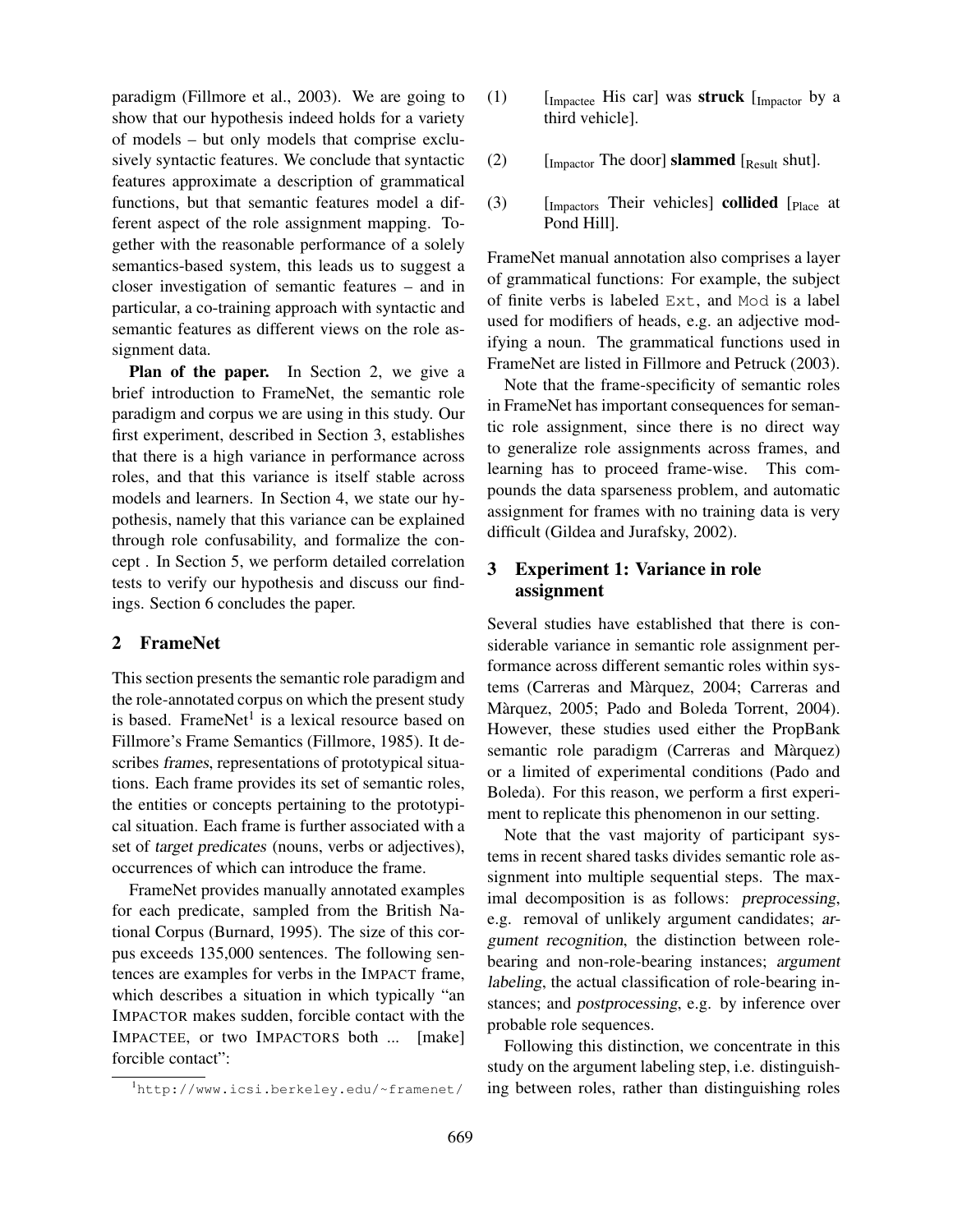from non-roles. This is justified by earlier empirical results, namely that the argument labeling step requires more training data than argument recognition (Fleischmann and Hovy, 2003), and that it calls for more sophisticated feature construction (Xue and Palmer, 2004). We take this as evidence that the quality of the argument labeling step is central to a good semantic role assignment system.

In order to isolate the effects of argument labeling, we assume perfect argument recognition by using gold standard role boundaries; however, we do not use gold standard parse trees, but rather automatically computed ones, which realistically introduces some noise (see the following paragraph).

Data and preprocessing. As experimental material, we used the same data that was used in the Senseval-3 semantic role assignment task: 40 frames from FrameNet version 1.1, comprising 66,777 instances. The number of roles per frame ranged from 2 to 22, and the number of role instances ranged from 593 to 8,378. The data was randomly split into training (90%) and test instances (10%).

The data was parsed with the Collins model 3 (1996) parser; in addition, all tokens were lemmatized with TreeTagger (Schmid, 1994).

Modeling. We model role assignment as a classification task, with parse tree constituents as instances to be classified. We repeated the classification with two different learners: The first learner, TiMBL (Daelemans et al., 2003) is an implementation of nearest-neighbor classification algorithms in the memory-based learning paradigm<sup>2</sup>. The second learner, Malouf's probabilistic maximum entropy (Maxent) system (Malouf, 2002), uses the LMVM algorithm to estimate log-linear models. We did not perform smoothing.

Table 5 shows the features we use. Here as in the system setup, we keep close to current existing models for semantic role assignment in order to make our results as representative as possible. We investigate different feature sets in order to verify our results. In Exp. 1, we limit ourselves to two feature sets, Syn (syntactic features) and Sem (lexical features) from the bottom of Table 5. The feature sets were exactly the same for both learners.

|        | Syn/Sem         | Svn             |  |
|--------|-----------------|-----------------|--|
| MRI    | $87.1 \pm 12.7$ | $82.2 \pm 17.8$ |  |
| Maxent | $87.5 \pm 13.4$ | $82.4 \pm 18.2$ |  |

Table 1: Exp. 1: Overall results (F-scores and standard deviation across roles).

|                                   | Syn/Sem                              |      | Syn           |                     |  |  |  |
|-----------------------------------|--------------------------------------|------|---------------|---------------------|--|--|--|
| Role                              | $F_{\text{Maxent}}$<br>$F_{\rm MBL}$ |      | $F_{\rm MBL}$ | $F_{\text{Maxent}}$ |  |  |  |
| Frame: CHANGE_POSITION_ON_A_SCALE |                                      |      |               |                     |  |  |  |
| <b>ATTR</b>                       | 79.0                                 | 80.7 | 57.6          | 66.1                |  |  |  |
| CO VAR                            | 55.6                                 | 64.0 | 22.2          | 31.6                |  |  |  |
| <b>DIFF</b>                       | 87.1                                 | 84.9 | 75.0          | 66.7                |  |  |  |
| <b>ITEM</b>                       | 68.6                                 | 70.3 | 48.0          | 61.3                |  |  |  |
| VALUE 1                           | 88.0                                 | 91.7 | 78.3          | 72.7                |  |  |  |
| VALUE 2                           | 93.3                                 | 90.9 | 89.3          | 85.2                |  |  |  |
| Frame: KINSHIP                    |                                      |      |               |                     |  |  |  |
| ALTER                             | 87.0                                 | 89.2 | 87.8          | 87.4                |  |  |  |
| EGO                               | 96.7                                 | 98.8 | 96.7          | 95.5                |  |  |  |
| Frame: PART ORIENTATIONAL         |                                      |      |               |                     |  |  |  |
| PART                              | 98.2                                 | 96.4 | 97.6          | 97.0                |  |  |  |
| WHOLE                             | 100                                  | 100  | 98.2          | 100                 |  |  |  |
| Frame: TRAVEL                     |                                      |      |               |                     |  |  |  |
| AREA                              | 31.6                                 | 52.6 | 25.0          | 45.5                |  |  |  |
| GOAL                              | 74.4                                 | 71.4 | 68.3          | 62.2                |  |  |  |
| <b>MODE</b>                       | 46.2                                 | 72.7 | 12.5          | 15.4                |  |  |  |
| <b>PATH</b>                       | 66.7                                 | 53.3 | 50.0          | 40.0                |  |  |  |
| <b>SOURCE</b>                     | 66.7                                 | 72.7 | 66.7          | 66.7                |  |  |  |
| TIME                              | 77.8                                 | 66.7 | 15.4          | 40.0                |  |  |  |
| TRAVELER                          | 90.9                                 | 90.6 | 90.9          | 90.6                |  |  |  |

Table 2: Exp. 1: Role-specific figures of system performance for four example frames.

Results. Table 1 shows the systems' overall Fscores and standard deviation across roles. Table 2 illustrates the differences in performance across roles on four frames: It lists all roles with  $> 5$  occurrences for each frame. PART\_ORIENTATIONAL shows very little variance, while the roles of CHANGE\_POSITION\_ON\_A\_SCALE and especially TRAVEL differ widely. For KINSHIP, the system shows good performance for both roles, but the Fscores still differ by around 9 points.

**Discussion.** Table 1 shows that there is considerable variance across roles, with a standard deviation in the range of 18% for the syntax-only model. We note that the deviation decreases to 13% for the combined syntax-semantics model. Table 2 confirms that this is not purely between-frames, but also within-frames variance. This confirms the phenomenon described at the beginning of this section.

<sup>&</sup>lt;sup>2</sup>TiMBL was set to  $k$ -NN classification, using the MVDM distance metric and 5 neighbors.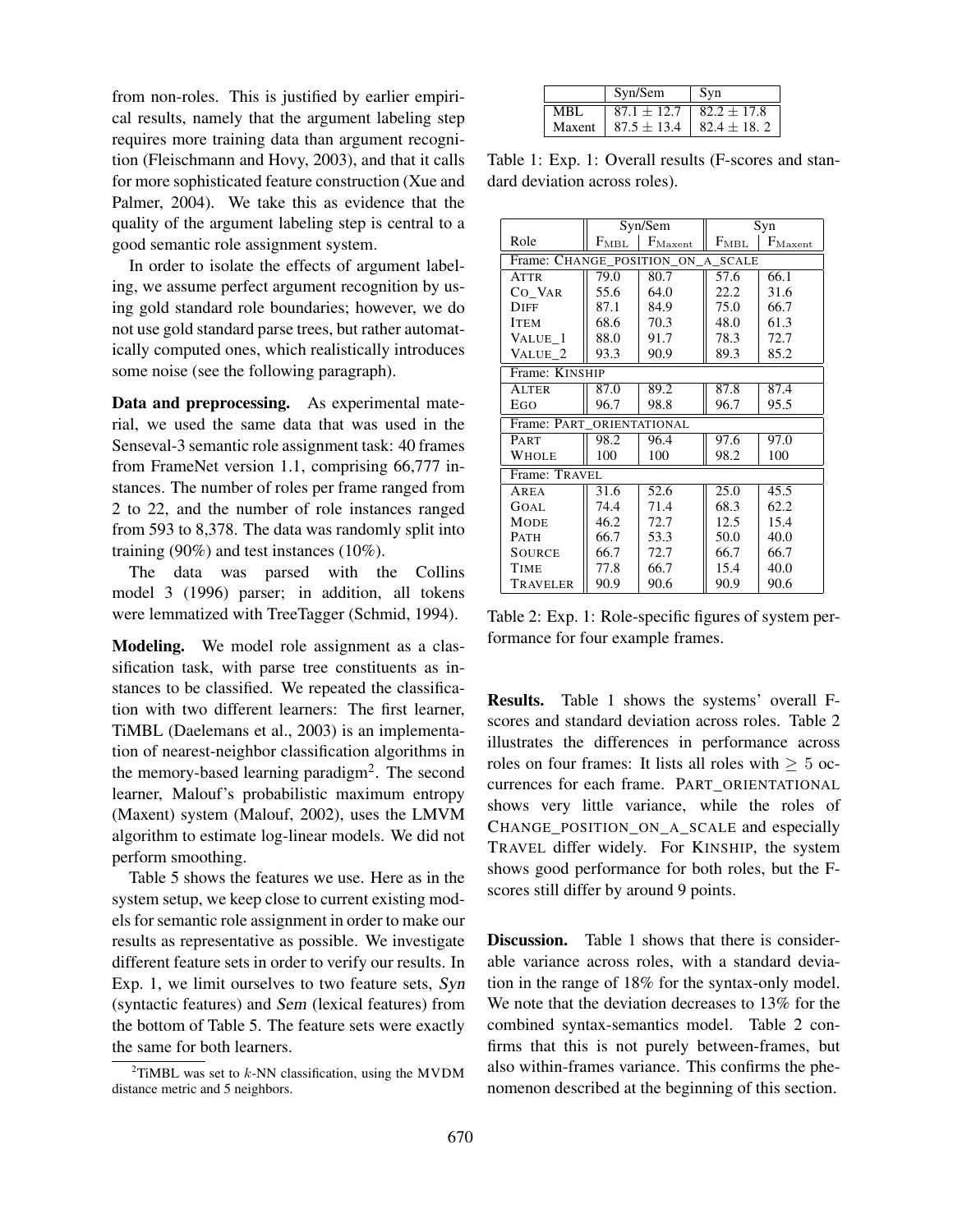|                | frame                                |
|----------------|--------------------------------------|
| fe             | role (frame element)                 |
| fes(fr)        | roles of a frame                     |
| gfs(fr)        | gramm. functions of a frame          |
| $gfs_{fr}(fe)$ | gramm. functions realizing a role in |
|                | a frame                              |

| Table 3: Notation summary |  |  |
|---------------------------|--|--|
|---------------------------|--|--|

# 4 A meta-model for role assignment: **Confusability**

The experiment of the previous section has shown a considerable variance in system performance across roles. The aim of this section is to develop a metamodel which can explain this variance.

The models we have explored in Exp. 1 rely mainly on syntactic features: Even in the combined syntax-semantics model, 24 of the 31 features describe syntactic structure. This predominance of syntactic features can be observed in many current models for semantic role assignment. Accordingly, our meta-model focuses on the uniformity of the mapping from syntactic structure to semantic roles. We formalize the variance in this mapping by the *confusability* of a semantic role. It implements the following hypothesis:

- (1) The semantic role assignment systems we study approximate role assignment through grammatical functions.
- (2) System performance for a given role depends on the role's *confusability*: A role is highly confusable if the grammatical functions that instantiate it often also instantiate other roles.

By using the ideal, manually assigned grammatical functions that are available from the FrameNet data – and which are not passed on to the learner – our meta-model abstracts over concrete feature sets.

Our definition of confusability proceeds in two steps. First we model the informativity of a grammatical function by the entropy of semantic roles that it maps to. Then we compute the confusability of a role as a weighted average of the entropies of the grammatical functions that realize it.

Grammatical function entropy. Viewing a grammatical function as a random variable with semantic

| Grammatical function entropy |     |                   |                   |     |      |  |  |
|------------------------------|-----|-------------------|-------------------|-----|------|--|--|
| GF                           | Deg | Тнм<br>Loc<br>DEP |                   |     |      |  |  |
| Mod                          | 69  | 43                | 24                |     | 1.46 |  |  |
| Comp                         | 18  | 491               | 12                | 41  | 0.72 |  |  |
| Ext                          |     | 17                | $\mathbf{\Omega}$ | 561 | 0.16 |  |  |
| Head                         | 0   |                   | 0                 | 273 | 0.0  |  |  |
| obi                          |     |                   |                   |     | 0.0  |  |  |

| Role Confusability |     |      |     |      |      |      |
|--------------------|-----|------|-----|------|------|------|
| Role               | Mod | Comp | Ext | Head | - Ob | Conf |
| DEG                | 69  | 18   |     |      |      | 1.31 |
| <b>THM</b>         | 43  | 491  | 17  |      |      | 0.76 |
| DEP                | 24  | 12   |     |      |      | 1.22 |
| Loc                |     |      | 561 | 273  |      |      |

Table 4: Grammatical function entropy and role confusability for the frame ABUNDANCE

roles as values, we define the entropy of a grammatical function *gf* within the frame *fr* as

$$
H_{fr}(gf) = \sum_{fe \in fes(fr)} -p(fe|gf) \log p(fe|gf)
$$

where  $p(fe|gf) = \frac{f(gf, fe)}{f(gf)}$  is the conditional probability of roles *fe* given *gf* (cf. the notation in Table 3).

Role confusability. The confusability of a role is the sum of its grammatical function entropies, weighted by the conditional probabilities  $p(gf | fe)$  =  $f(gf,fe)$  $\frac{(gf,fe)}{f(fe)}$  of grammatical functions *gf* given *fe*.

$$
c_{fr}(fe) = \sum_{gf \in gfs(fr)} p(gf|fe)H_{fr}(gf)
$$

An example. Table 4 shows the grammatical function entropies and role confusabilities for the frame ABUNDANCE, both computed on the training data. The upper part of Table 4 lists the entropies of the grammatical functions Mod, Comp, Ext, Head and Obj<sup>3</sup> and the counts  $f(gf, fe)$  of occurrences of the grammatical functions together with the roles DEGREE (DEG), THEME (THM), DEPIC-TIVE (DEP) and LOCATION (LOC). The entropy of Mod, with similar numbers of occurrences for three different roles, is relatively high, while Ext occurs almost exclusively for one role and has a much lower entropy. The lower part of Table 4 shows the confusability for the same set of roles. The confusability of

<sup>&</sup>lt;sup>3</sup>See Fillmore and Petruck (2003) for a glossary of FrameNet's grammatical functions.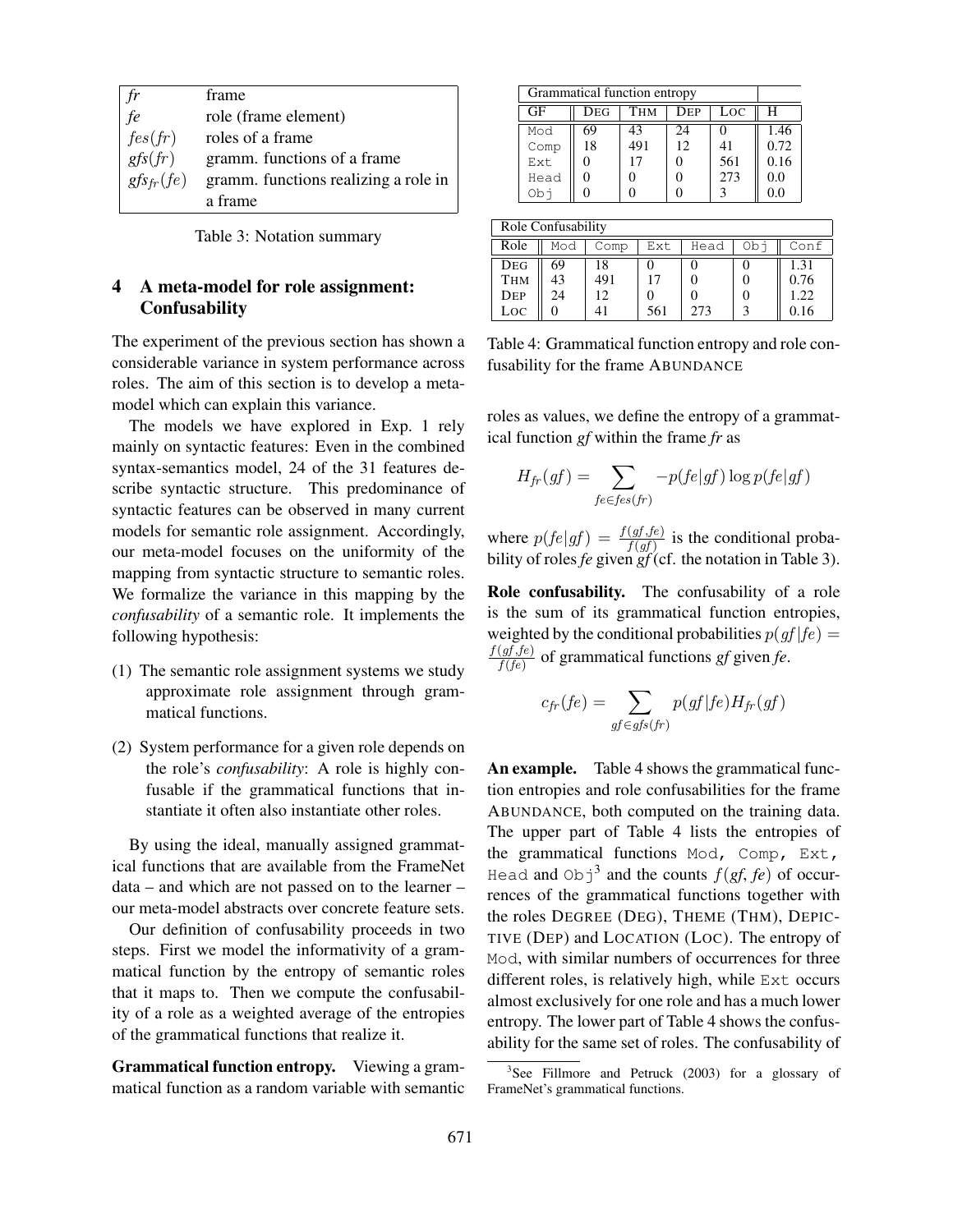DEGREE is relatively high even though it is mostly realized by Mod because Mod has a high entropy, i.e. it indicates multiple roles; LOCATION on the other hand is not very confusable even though it occurs frequently as both Ext and Head, since both grammatical functions indicate this role.

Related work. Our approach is similar to Pado and Boleda (2004) in that they also use the uniformity of linking as an explanation for performance variations in semantic role assignment. However, their analysis is located at the frame level. We examine individual roles, which allows us to derive a simpler and more intuitive formalization of linking uniformity. Also, our model will ultimately lead us to a different conclusion: the uniformity of linking is a good predictor of the performance of role assignment systems, but only for exclusively syntactic models (see Section 5).

# 5 Experiment 2: Relating confusability and system performance

In this section, we test the validity of our metamodel. We assess whether confusability, defined in Section 4, can explain the variance in role assignment that we have found in Section 3, by testing the correlation between the two variables.

Experimental setup. We use the same data set (Senseval-3) and the same two classifiers (memorybased and maximum entropy classification) as in Exp. 1. To cover a wider range of models and thus increase the validity of our analysis, we split up the Syn feature set from Exp. 1 into the four smaller sets described in the upper part of Table 5. We use these sets individually, combined, and together with the lexical features in the *Sem* set. This results in a total of 20 different models (10 for each classifier), for which we computed role-specific F-scores.

In parallel, we estimated the confusability as described in Section 4, with FrameNet's manually assigned grammatical functions as a basis, using only the training portion of our data. We did not smooth, but omitted roles occurring less than 5 times to avoid sparse and thus unreliable data points. Recall that confusability does not vary with the feature set, since its central asset is to abstract over concrete model parameters and feature sets.

| Feature set       | $F_{MBL}$ | $F_{Maxent}$ |
|-------------------|-----------|--------------|
| Path <sub>0</sub> | 70.9      | 71.3         |
| Path              | 73.3      | 72.6         |
| Pt                | 78.8      | 79.0         |
| Path/Pt           | 80.8      | 79.8         |
| Path/Sibling      | 76.7      | 76.6         |
| Pt/Sibling        | 78.8      | 79.1         |
| Syn               | 82.2      | 82.4         |
| Sem               | 80.3      | 80.7         |
| Syn/Sem           | 87.1      | 87.5         |

Table 6: Exp. 2: Results for different feature sets

Results. The F-scores for the subdivided *Syn* feature set are shown in the upper part of Table 6, with the complete *Syn* and *Sem* sets and their combination below. There is a clear relationship between features and F-score: additional features are consistently rewarded with higher performance. Interestingly, phrase type information appears to be a better role predictor than path (compare models Path and Pt). Also, the semantic feature set alone (Sem) performs at over 80% F-Score, slightly better any of the individual syntactic feature groups.

The high F-score variance between individual roles which we have shown for the feature sets Syn and Syn/Sem in Exp. 1 generalizes to the other feature sets; all individual syntactic feature sets exhibit a higher variance than Syn, and Sem shows a higher variance than the Syn/Sem combination. This does not come as a surprise, since the two models of Exp. 1 use the two richest feature sets, and we would expect less robust behavior for weaker models. Another point to note is that the performance of the two learners is remarkably similar.

The high variance in the F-scores is mirrored in the confusability figures; we obtain an average confusability for our semantic roles of 1.79 with a high standard deviation of 0.84. A scatter plot of F-scores against confusability figures (Fig.1) suggests a linear correlation analysis.

Analysis 1: Correlating confusability and Fscore. Since the data does not appear to be normally distributed, we apply Kendall's nonparametric rank test. The results, which are listed in Table 7, show an extremely significant negative correlation between confusability and F-score: higher confus-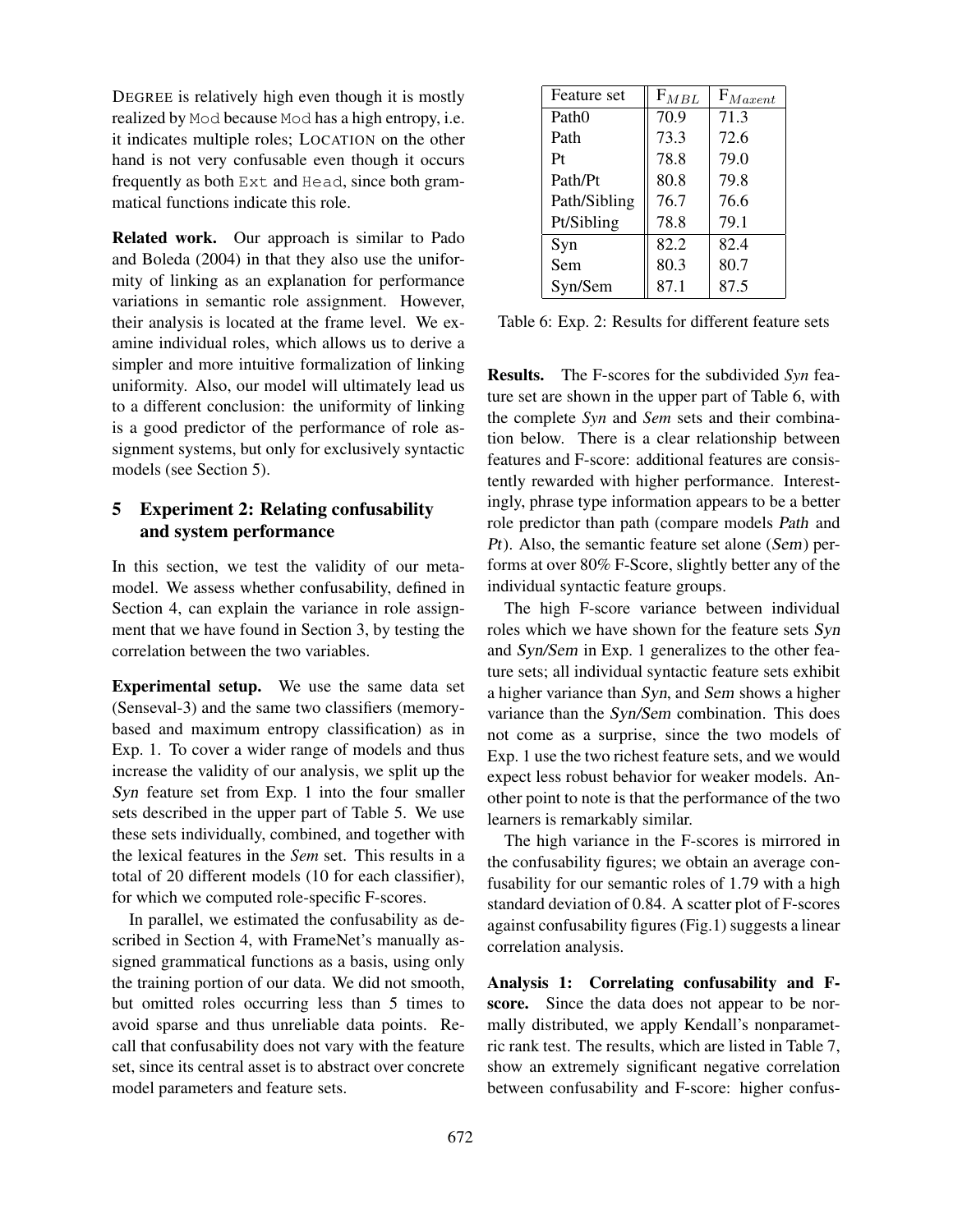| Path <sub>0</sub> | These are features centered around the path from the target lemma to the constituent: the path      |
|-------------------|-----------------------------------------------------------------------------------------------------|
|                   | itself, its length, partial path up to the lowest common ancestor, the grammatical rule that        |
|                   | expands the target predicate's parent, relative position of constituent to target                   |
| Path              | Feature set Path, plus target lemma                                                                 |
| Pt                | These are features related to phrase type and part of speech: the phrase type of the constituent    |
|                   | and its parent, the POS of the constituent first word, last word and head as well as the POS of     |
|                   | an informative content word of the constituent (for PP and SBar constituents only: the head of      |
|                   | the head's complement), as well as the target lemma                                                 |
| Sibling           | Phrase type and POS of the head of the left and right sibling constituent, and the Collins parser's |
|                   | judgment on the argumenthood of the constituent                                                     |
| Syn               | This set combines Path, Sibling and Pt. Additional features are: target voice; the constituent's    |
|                   | preposition; a feature combining path with target voice and target POS; and two rule-based          |
|                   | features judging argumenthood and grammatical function of the constituent                           |
| Sem               | These are lexical features: Head words of the constituent and of its left and right siblings;       |
|                   | leftmost and rightmost word of the constituent; informative content word lemma (see set Pt for      |
|                   | details); and the governing verb of the target predicate                                            |

Table 5: Feature groups used in the experiments



Figure 1: Scatter plot: F-score against confusability (Feature set Syn).

ability appears to be related to lower F-score.

However, note that the correlation is extremely significant even for the model which only uses semantic features. This is unexpected at best and makes a strong interpretation of this correlation doubtful: it is rather likely that there is a third variable with which both F-score and confusability are correlated. The most obvious candidate for such a confounding variable is the size of the training set – clearly, we expect our models to perform better with larger training sets. In order to get a more realistic

|                   | <b>MBL</b> |            | MaxEnt   |            |
|-------------------|------------|------------|----------|------------|
| Feature set       | Z          | р          | Z        | p          |
| Path <sub>0</sub> | $-11.72$   | $10^{-15}$ | $-11.76$ | $10^{-15}$ |
| Path              | $-12.29$   | $10^{-15}$ | $-11.23$ | $10^{-15}$ |
| Pt                | $-10.64$   | $10^{-15}$ | $-11.12$ | $10^{-15}$ |
| Path/Pt           | $-11.19$   | $10^{-15}$ | $-10.45$ | $10^{-15}$ |
| Path/Sibling      | $-12.65$   | $10^{-15}$ | $-11.76$ | $10^{-15}$ |
| Pt/Sibling        | $-10.58$   | $10^{-15}$ | $-9.90$  | $10^{-15}$ |
| Syn               | $-9.47$    | $10^{-15}$ | $-9.38$  | $10^{-15}$ |
| Sem               | $-6.90$    | $10^{-11}$ | $-8.23$  | $10^{-15}$ |
| Syn/Sem           | $-8.30$    | $10^{-15}$ | $-8.29$  | $10^{-15}$ |

Table 7: Exp. 2, Analysis 1: Correlation between F-Score and confusability. z: Kendall's tau coefficient, p: significance level

assessment of the relationship between confusability and F-score, we perform an additional analysis to disconfound confusability and frequency.

Analysis 2: Disconfounding confusability and frequency. One way of factoring out the influence of a confounding variable is to perform a partial correlation analysis, which explicitly removes the effects of a third variable when determining the strength of a correlation between two variables. Like a normal correlation analysis, it yields a partial correlation coefficient.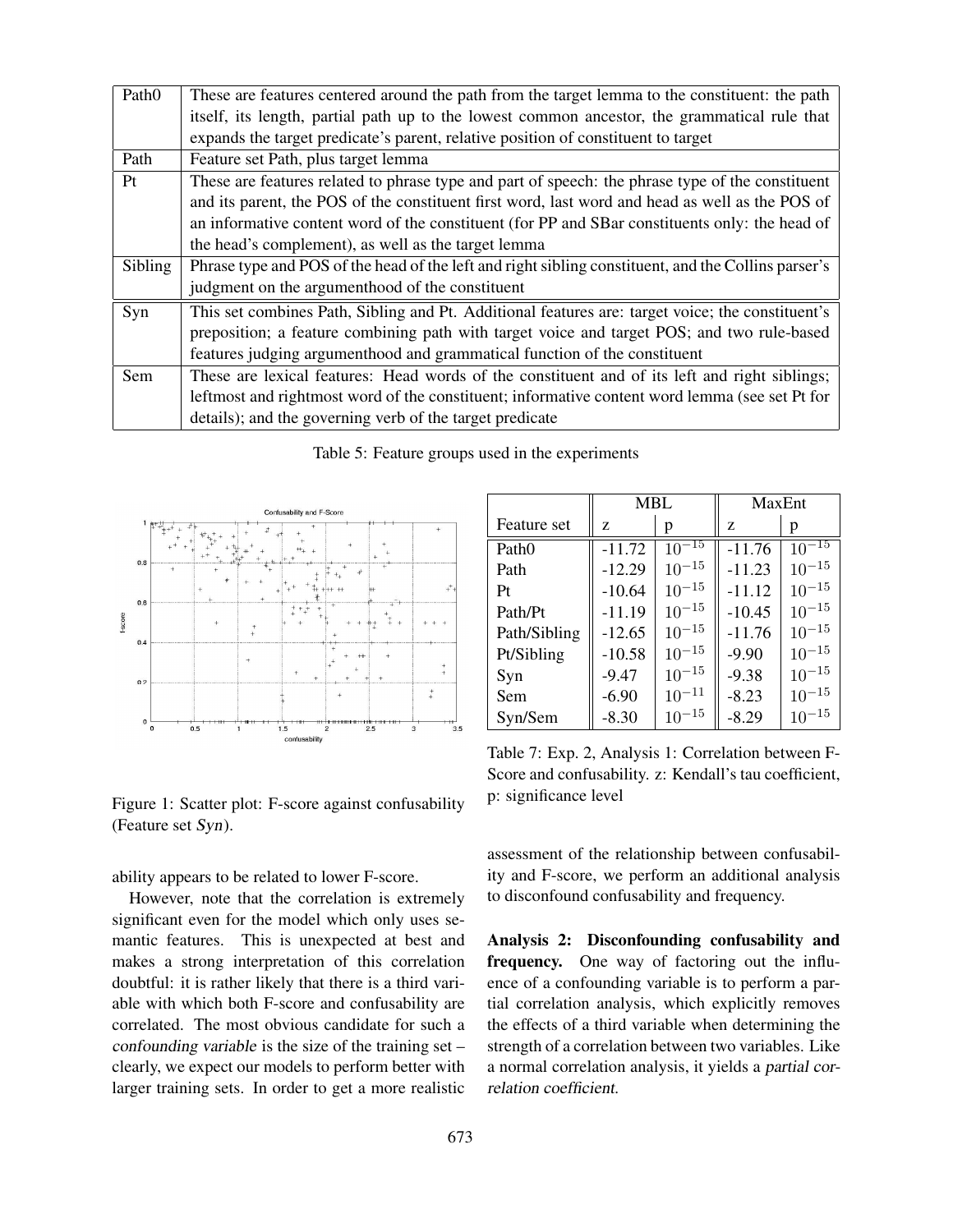|                   | MBL       |           | MaxEnt    |           |
|-------------------|-----------|-----------|-----------|-----------|
| Features          | $r_c$     | $r_f$     | $r_c$     | $r_f$     |
| Path <sub>0</sub> | $-.29***$ | $-.03$    | $-.29***$ | $-.03$    |
| Path              | $-.30***$ | $-.02$    | $-.27***$ | $-.07**$  |
| Pt                | $-.19***$ | $-.11**$  | $-.21***$ | $-.12**$  |
| Path/Pt           | $-.22***$ | $-.07*$   | $-.19***$ | $-16***$  |
| Path/Sibl         | $-.31***$ | $+.01$    | $-.28***$ | $-.06*$   |
| Pt/Sibl           | $-.20***$ | $-.10**$  | $-18***$  | $-16***$  |
| Syn               | $-.10*$   | $-.17***$ | $-.12*$   | $-.19***$ |
| Sem               | $+.01$    | $-.27***$ | $-.02$    | $-.24***$ |
| Syn/Sem           | $+.02$    | $-.25***$ | -.01      | $-.25***$ |

Table 8: Exp. 2, Analysis 2: Partial correlation coefficients.  $r_c$ : correlation between F-score and confusability, controlling for training set size.  $r_f$ : correlation between F-score and training set size, controlling for confusability. Significance levels: ∗∗∗: p<0.001; ∗∗: p<0.01; <sup>∗</sup> : p<0.05.

We first compute partial correlation coefficients between F-score and confusability, controlling for training set size. The results, which indicate the "true" relationship between performance and confusability, are shown in the  $r_c$  columns of Table 8. For both learners, confusability is significantly correlated with F-score for all syntactic feature sets, but not for the semantic feature set and for the combined set *Syn/Sem*.

We also compute the partial correlation coefficients between F-score and training set size, controlling for confusability. These figures are reported in the  $r_f$  columns of Table 8 and show the "true" relationship between performance and training set size. There is no significant correlation between training set size and performance for simple syntax basedmodels, but the correlation is highly significant for complex syntactic models and all semantic models.

Discussion. The partial correlation analysis confirms that confusability is a meta-model that can explain the performance of a range of different models for semantic role assignment, namely those models which rely exclusively on syntactic features. Since we used the gold standard features provided by FrameNet and did not introduce implementation- or feature-specific knowledge, this points to a general limitation of syntax-based models. In contrast, semantic features behave completely differently; their contribution is not limited by a role's confusability. At the very least, it cannot be captured by our current meta-model, but the absolute increase in performance indicates that integrating semantics is the way forward, which is surprising given that the purely lexical features we use the present study are usually extremely sparse.

The analysis of the partial correlation between Fscore and training set size also allows interesting conclusions. The correlation is not significant for small syntactic feature sets like Path, indicating that models for such features can be learned satisfactorily from relatively small training sets (but which are also limited in expressivity). This is markedly different for richer feature sets. Arguably, these feature sets are sparser and can therefore profit more from an increased amount of training data. Again, the effect is most pronounced for the semantic feature set.

#### 6 Conclusion

In this paper, we have formulated a *meta-model* for semantic role assignment. We have used the *confusability* of roles to predict classification performance independently of the classification framework and feature sets used. We have defined role confusability in two steps: First, we have formalized the certainty with which we can predict a semantic role from a given grammatical function with *grammatical function entropy*. Then, we have defined the *confusability of a role* as a weighted sum of grammatical function entropies.

We have found that role confusability is highly significantly correlated with system performance for models based solely on syntactic features. We conclude that syntactic features approximate a description of grammatical functions, but that semantic features model a different aspect of the world.

Much of current research in semantic role assignment is centered on the refinement of syntactic features. Our study suggests that it may be worthwhile to explore the refinement of semantic features as well. The most obvious choice is to investigate features related to selectional preferences. Possible features include goodness of fit relative to pre-computed preferences (Baldewein et al., 2004), named entities (Pradhan et al., 2004), or broad ontological classes like "animate" or "artifact". Fol